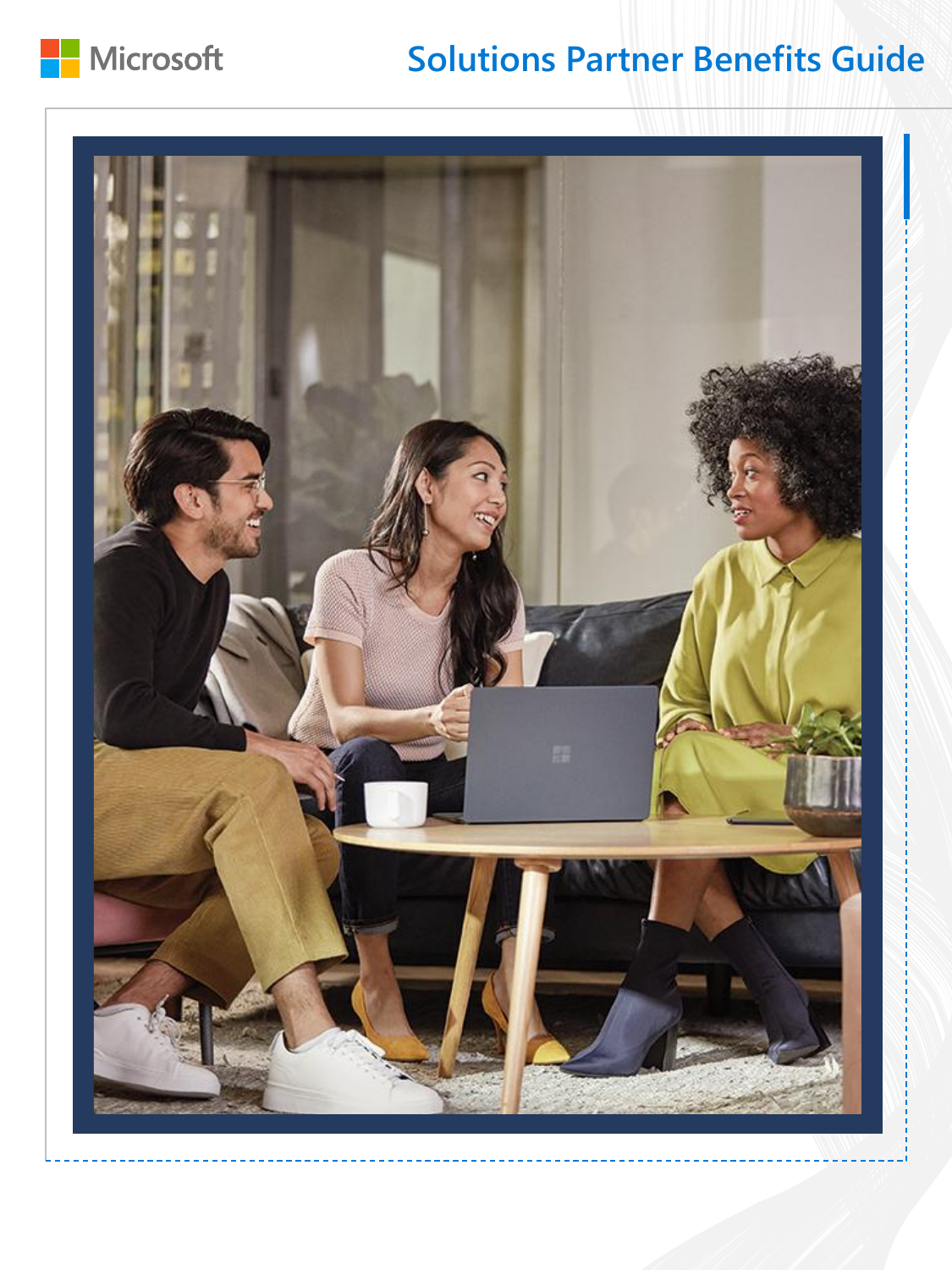# **Solutions Partner Benefits Guide**

The information in this document is intended to help partners understand the updated benefits for solutions partner designations. Note that eligible solutions partners who renew a legacy competency by September 30, 2022 (dates subject to change), may choose instead to retain their legacy competency benefits (by paying the aligned fee) as outlined in [Partner Center and the FAQ](https://aka.ms/Solutionspartner.Overview).

The content herein is being provided solely for discussion and general information purposes. Program information herein is subject to change and should not be interpreted as an offer, endorsement, guarantee, commitment or any other type of representation on the part of Microsoft. All decisions pertaining and related to your business needs including but not limited to strategies, solutions, partner selection, implementation, etc. rests solely with your business. Be sure to review the benefits information in Partner Center before paying the annual fee. Partners must comply with the use terms and policies regarding benefits and license use rights and limitations about each software product or online service as outlined in the Microsoft Partner Network programs quide. For more information, refer to the links below:

[Learn more about the solutions partner designations in Partner Center](https://aka.ms/solutions-partner) or on the Microsoft partner website.

[Learn more about managing your Benefits](https://docs.microsoft.com/partner-center/mpn-find-benefits).

#### **Table of Contents**

| <b>Section</b>                                             | Page |
|------------------------------------------------------------|------|
| Benefits included with all solutions partner designations  | 3    |
| <b>Marketing benefits</b><br>$\bullet$                     | 3    |
| • Support and advisory benefits                            | 3    |
| Designation or program specific benefits (incremental)     | 4    |
| • Product benefits for solutions partner designations      | 5    |
| • Product benefits for specializations and expert programs | 18   |
| <b>Illustrative example</b>                                | 22   |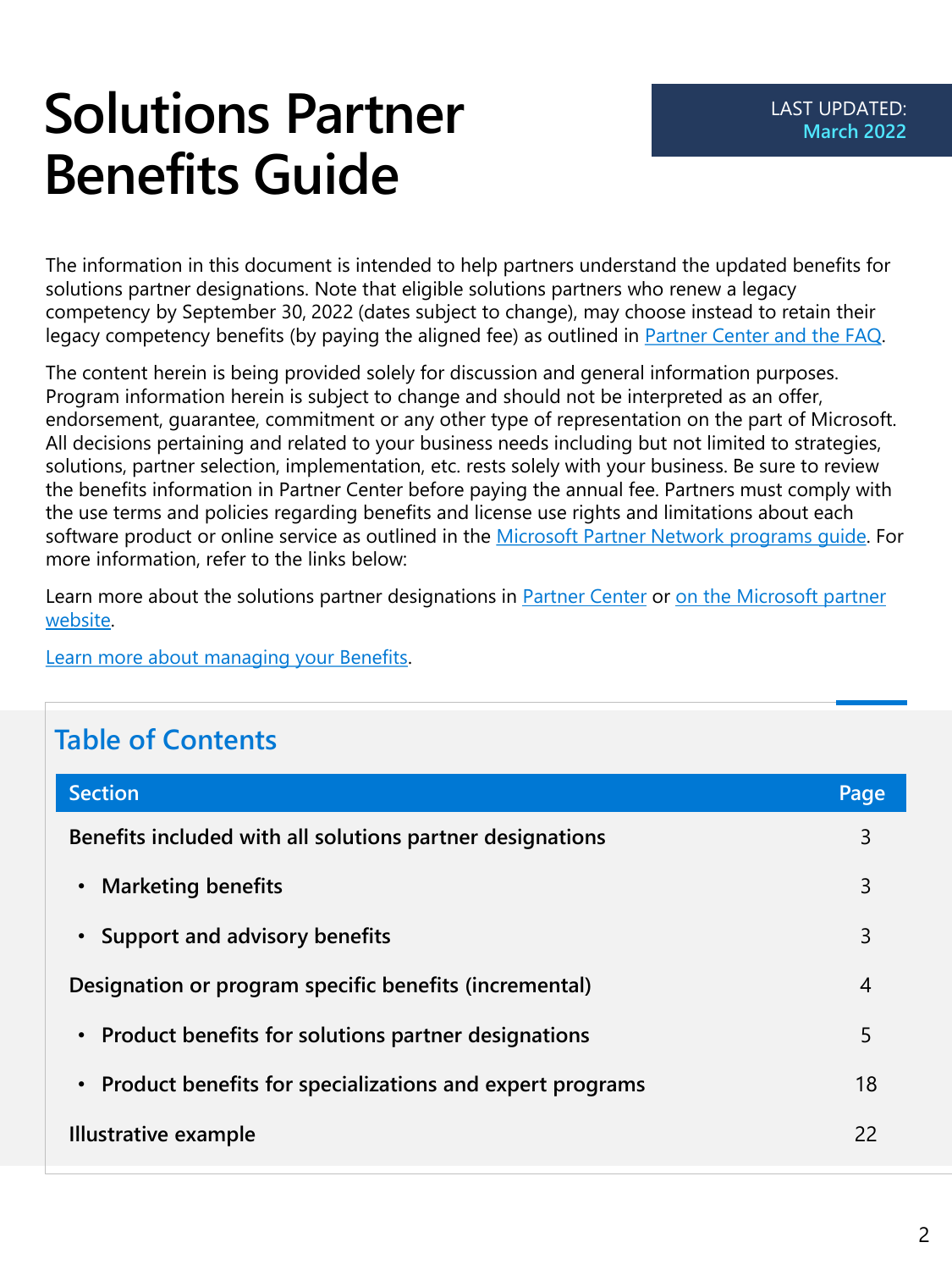# **Benefits included with all solutions partner designations**

Benefits included with all solutions partner designations, otherwise known as common benefits, are provided once irrespective of which solutions partner designation(s) are attained.

These benefits are generally provided at the same quantities as those for Gold competency partners today. Details are subject to change.

| Marketing benefits (or 'go-to-market')                  |           |
|---------------------------------------------------------|-----------|
| Name or description                                     | Quantity  |
| <b>Partner Go-To-Market Toolbox</b>                     | 18 points |
| <b>How to Market with Microsoft Consultation</b>        |           |
| <b>Profile Optimization and Referral Management</b>     |           |
| Digital Marketing Content OnDemand (DMC)                |           |
| Ready-to-Go Marketing Assets (Partner Marketing Center) |           |
| <b>Geo Expansion Readiness Assessment</b>               |           |

#### **Support and advisory benefits (formerly 'technical benefits')**

| Name or description                                                                                                                                               | Quantity              |
|-------------------------------------------------------------------------------------------------------------------------------------------------------------------|-----------------------|
| Technical presales and deployment services (TP&D)<br>• Advisory hours for architecture and deployment scenarios<br>• Assistance with technical presales scenarios | 50 hours<br>Unlimited |
| <b>Signature Cloud Support incidents</b>                                                                                                                          | Unlimited             |
| Microsoft Product Support (on-premise) incidents                                                                                                                  | 20                    |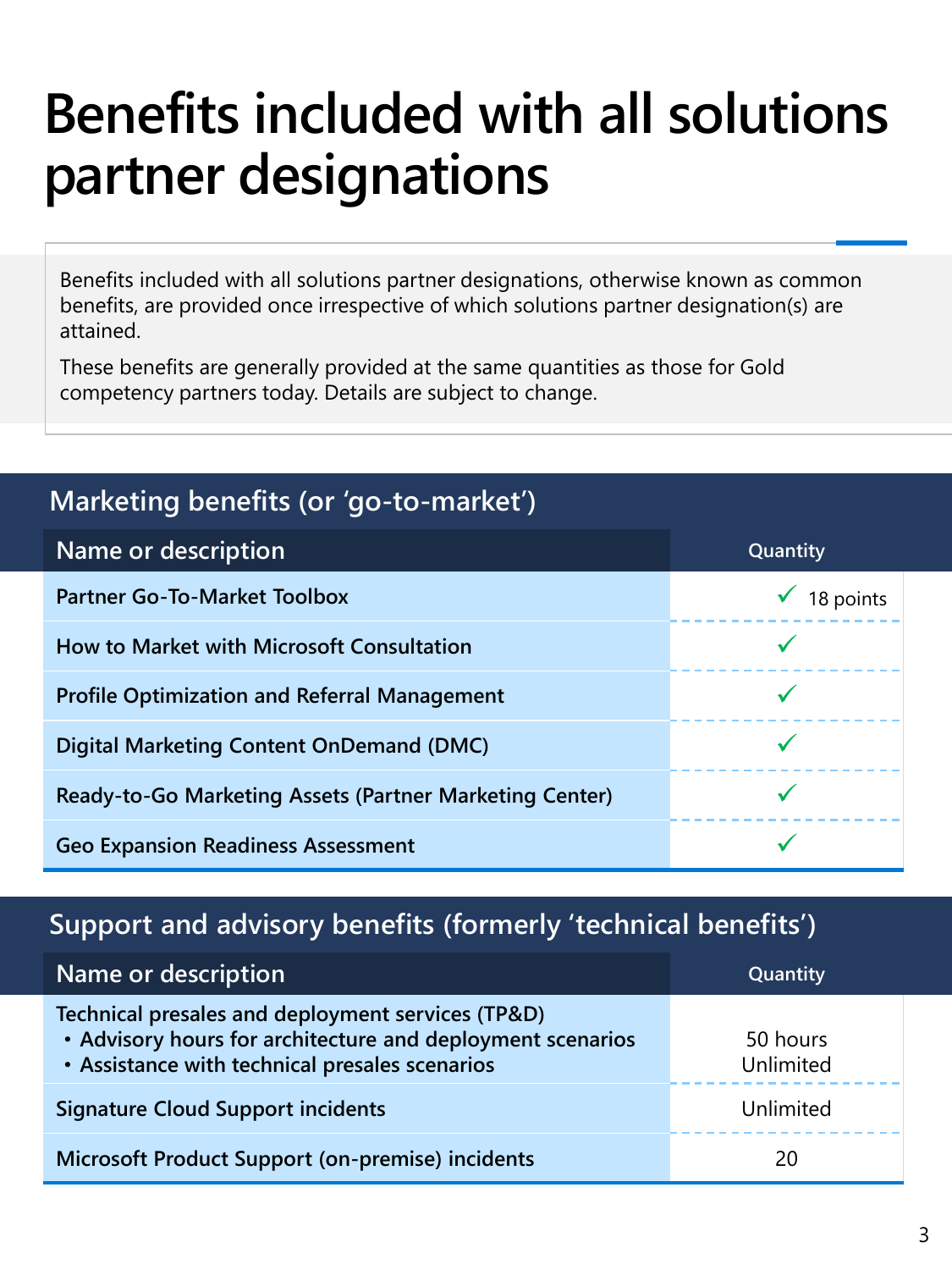# **Solutions partner designation specific benefits (incremental)**

Benefits which are specific to and depend on the designation(s) attained, otherwise known as incremental benefits, are additive (exceptions apply) to each other and to common benefits. In particular, product benefits (formerly 'Internal Use Rights', or 'IURs') are aligned to the solutions partner designations and to specialization and expert programs.

Product and offer terms and conditions apply. Details are subject to change.

#### **Incremental product benefit categories (with links)**

#### **Solutions partner designations**

**[Infrastructure \(Azure\)](#page-4-0)** 

**[Data & AI \(Azure\)](#page-6-0)** 

**[Digital & App Innovation](#page-8-0)  (Azure)**

**[Business Applications](#page-10-0)**

**[Modern Work](#page-13-0)**

**[Security](#page-15-0)**

Note: Solutions partner product benefits for Infrastructure, Data & AI and Digital & App Innovation (Azure) have a set of benefits which are 'core' across the three.

**Specializations and expert programs [Azure](#page-17-0) [Business Applications](#page-18-0) [Modern Work](#page-19-0) [Security](#page-19-0)**

Notes: Classification of specializations and expert programs for the purposes of benefits provisioning is based on the current advanced specialization classification (listed [here](#page-20-0)). Product benefits for specializations and expert programs are capped at a particular amount by category as set out in this document.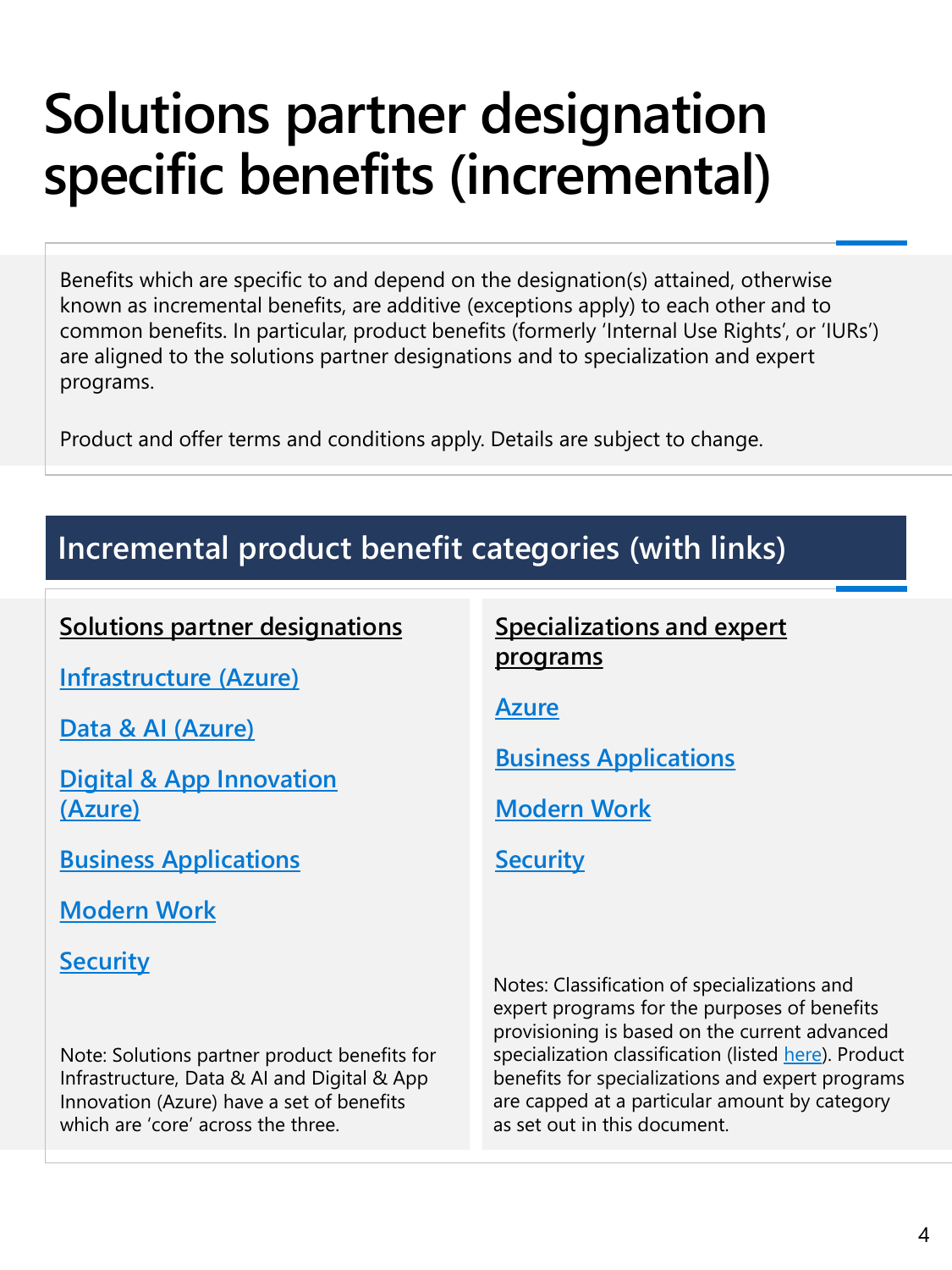# <span id="page-4-0"></span>**Solutions partner designation product benefits**

#### **Infrastructure (Azure) product benefits**

| Microsoft product name or description                                                                                                                                                   | Quantity | <b>Type</b> |
|-----------------------------------------------------------------------------------------------------------------------------------------------------------------------------------------|----------|-------------|
| <b>Azure Bulk Credits (Dev/Test)</b>                                                                                                                                                    | \$12,000 | per year    |
| <b>Azure Bulk Credits (Production)</b>                                                                                                                                                  | \$6,000  | per year    |
| Visual Studio Enterprise subscriptions (without monthly Azure credit)                                                                                                                   | 25       | users       |
| Products listed below are 'core' (granted once and not incremental) across only the<br>Infrastructure, Data & AI and Digital & App Innovation (Azure) Solutions partner<br>designations |          |             |
| Dynamics 365 Partner Sandbox - Operations Application                                                                                                                                   | 25       | users       |
| Dynamics 365 Partner Sandbox - Sales, Field Service and<br><b>Customer Service</b>                                                                                                      | 25       | users       |
| Microsoft 365 E3                                                                                                                                                                        | 100      | users       |
| <b>Microsoft Project Online (Plan 5)</b>                                                                                                                                                | 20       | users       |
| <b>Power BI Premium</b>                                                                                                                                                                 | 100      | users       |
| <b>Visio Online (Plan 2)</b>                                                                                                                                                            | 5        | users       |
| Microsoft SQL Server Enterprise - per core (2019, or current)                                                                                                                           | 16       | licenses    |
| System Center Client Management Suite (2019, or current)                                                                                                                                | 100      | licenses    |
| System Center Configuration Manager (2019, or current)                                                                                                                                  | 100      | licenses    |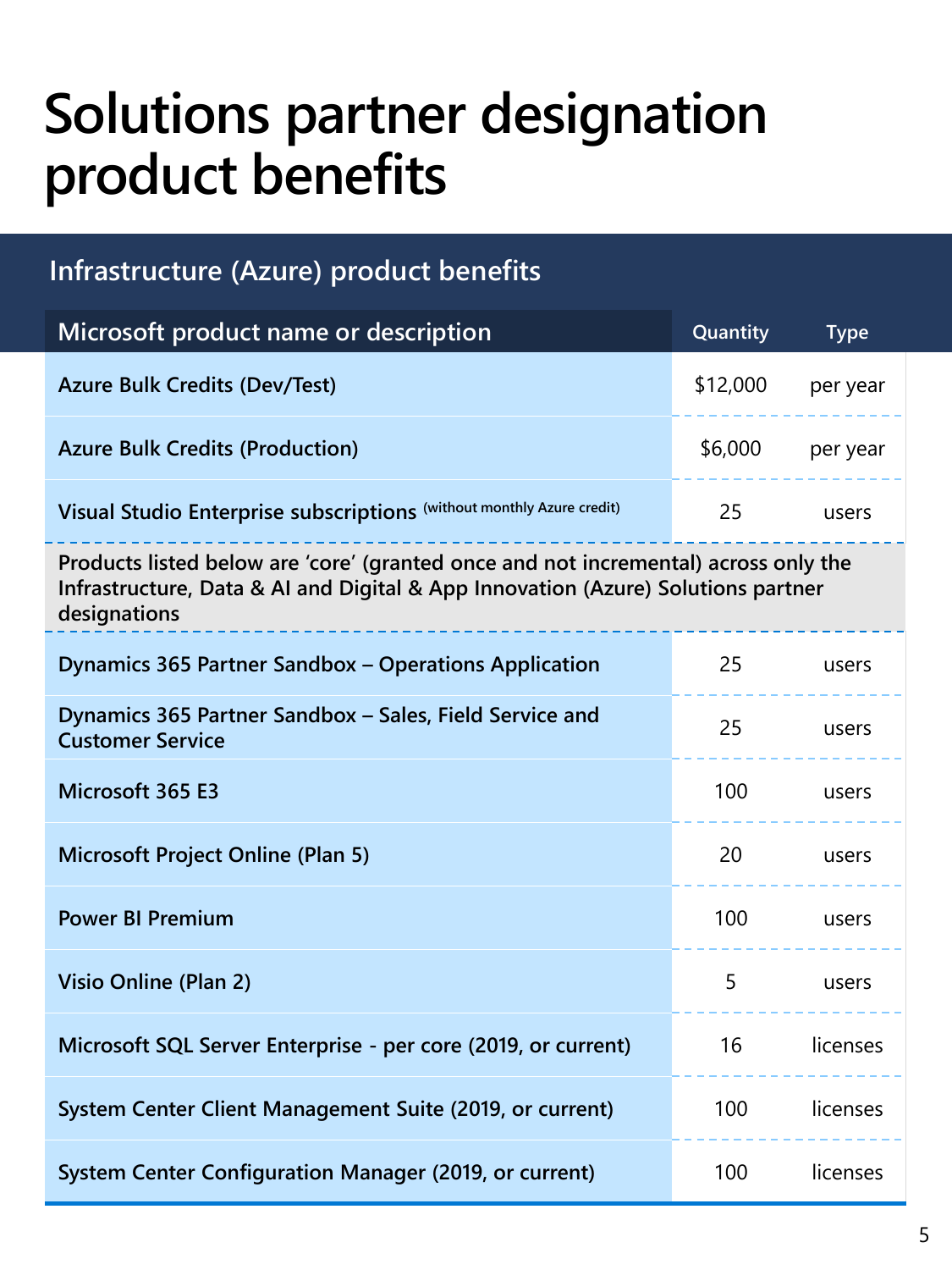### **Infrastructure (Azure) product benefits (continued)**

| Microsoft product name or description                                       | Quantity        | <b>Type</b> |
|-----------------------------------------------------------------------------|-----------------|-------------|
| System Center Endpoint Protection (2019, or current)                        | 100             | licenses    |
| System Center Standard (2019, or current)                                   | 32 L            | licenses    |
| <b>Windows 11 IoT Enterprise</b>                                            | 2               | licenses    |
| <b>Windows Server CALs (not edition-specific)</b>                           | $100-1$         | licenses    |
| Windows Server Datacenter (2022, or current)                                | 32 <sup>2</sup> | licenses    |
| Windows Server Remote Desktop Services (RDS) CALs (not<br>edition-specific) | 100             | licenses    |
| Windows Server Standard (2022, or current)                                  | 100             | licenses    |
| <b>Windows Storage Server Workgroup (2016)</b>                              | $\overline{2}$  | licenses    |

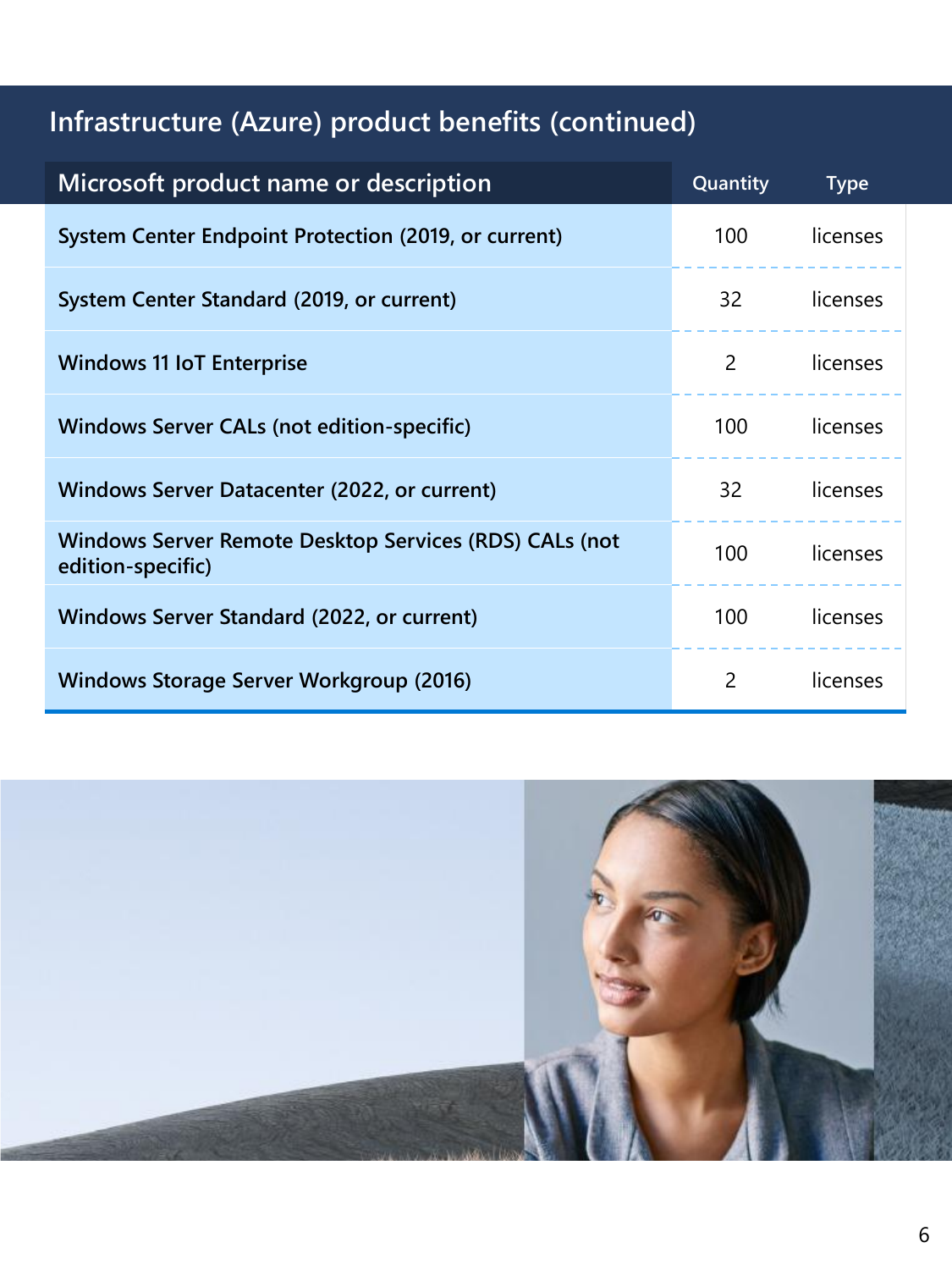# <span id="page-6-0"></span>**Data & AI (Azure) product benefits**

| Microsoft product name or description                                                                                                                                                   | Quantity | <b>Type</b> |
|-----------------------------------------------------------------------------------------------------------------------------------------------------------------------------------------|----------|-------------|
| <b>Azure Bulk Credits (Dev/Test)</b>                                                                                                                                                    | \$12,000 | per year    |
| <b>Azure Bulk Credits (Production)</b>                                                                                                                                                  | \$6,000  | per year    |
| Visual Studio Enterprise subscriptions (without monthly Azure credit)                                                                                                                   | 25       | users       |
| Products listed below are 'core' (granted once and not incremental) across only the<br>Infrastructure, Data & AI and Digital & App Innovation (Azure) Solutions partner<br>designations |          |             |
| Dynamics 365 Partner Sandbox - Operations Application                                                                                                                                   | 25       | users       |
| Dynamics 365 Partner Sandbox - Sales, Field Service and<br><b>Customer Service</b>                                                                                                      | 25       | users       |
| Microsoft 365 E3                                                                                                                                                                        | 100      | users       |
| Microsoft Project Online (Plan 5)                                                                                                                                                       | 20       | users       |
| <b>Power BI Premium</b>                                                                                                                                                                 | 100      | users       |
| <b>Visio Online (Plan 2)</b>                                                                                                                                                            | 5        | users       |
| Microsoft SQL Server Enterprise - per core (2019, or current)                                                                                                                           | 16       | licenses    |
| System Center Client Management Suite (2019, or current)                                                                                                                                | 100      | licenses    |
| System Center Configuration Manager (2019, or current)                                                                                                                                  | 100      | licenses    |
| System Center Endpoint Protection (2019, or current)                                                                                                                                    | 100      | licenses    |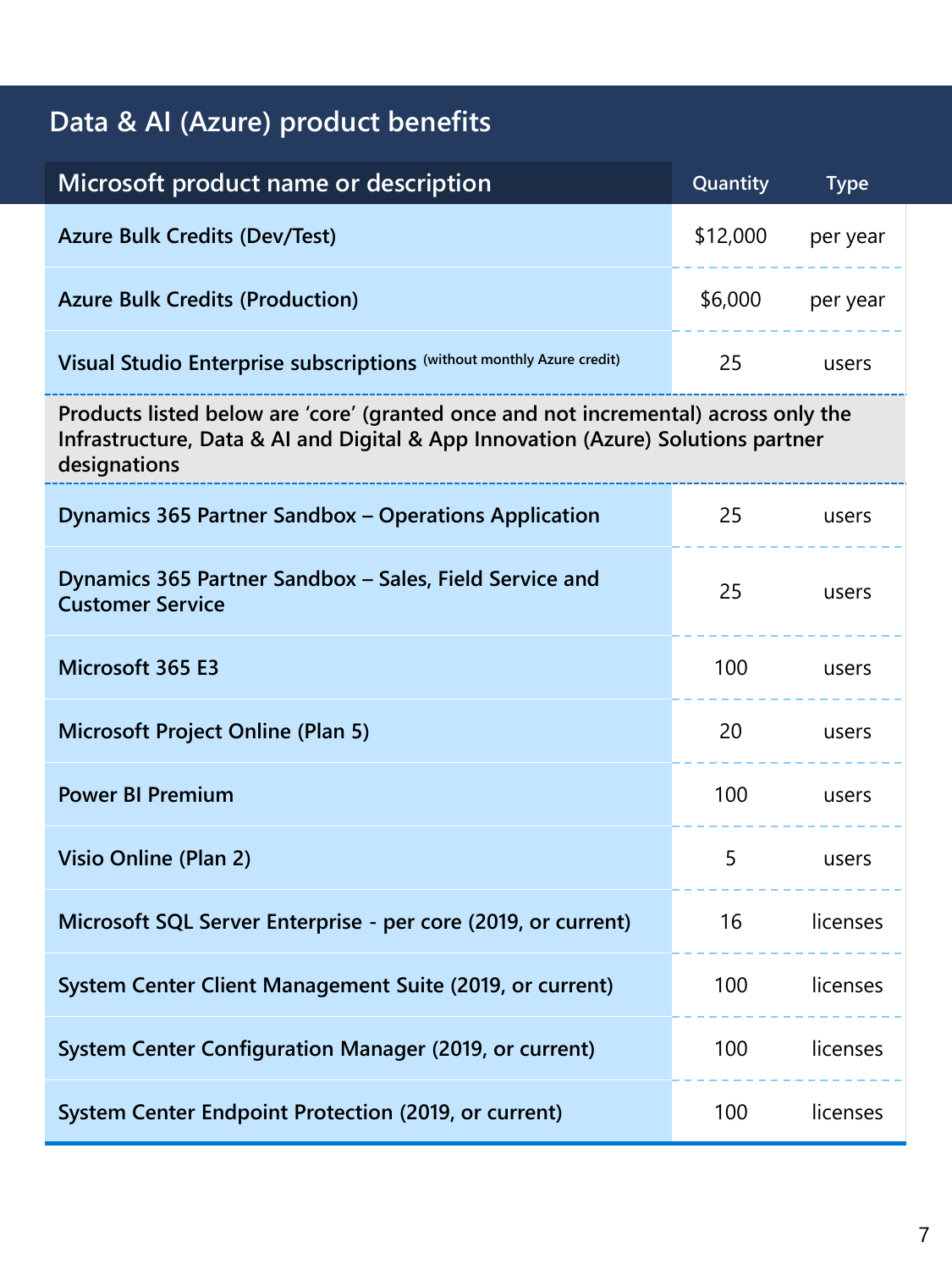#### <span id="page-7-0"></span>**Data & AI (Azure) product benefits (continued)**

| Microsoft product name or description                                       | Quantity         | <b>Type</b> |
|-----------------------------------------------------------------------------|------------------|-------------|
| System Center Standard (2019, or current)                                   | 32               | licenses    |
| <b>Windows 11 IoT Enterprise</b>                                            | 2                | licenses    |
| <b>Windows Server CALs (not edition-specific)</b>                           | 100              | licenses    |
| Windows Server Datacenter (2022, or current)                                | 32 L             | licenses    |
| Windows Server Remote Desktop Services (RDS) CALs (not<br>edition-specific) | 100              | licenses    |
| Windows Server Standard (2022, or current)                                  | 100 <sub>1</sub> | licenses    |
| <b>Windows Storage Server Workgroup (2016)</b>                              | 2                | licenses    |

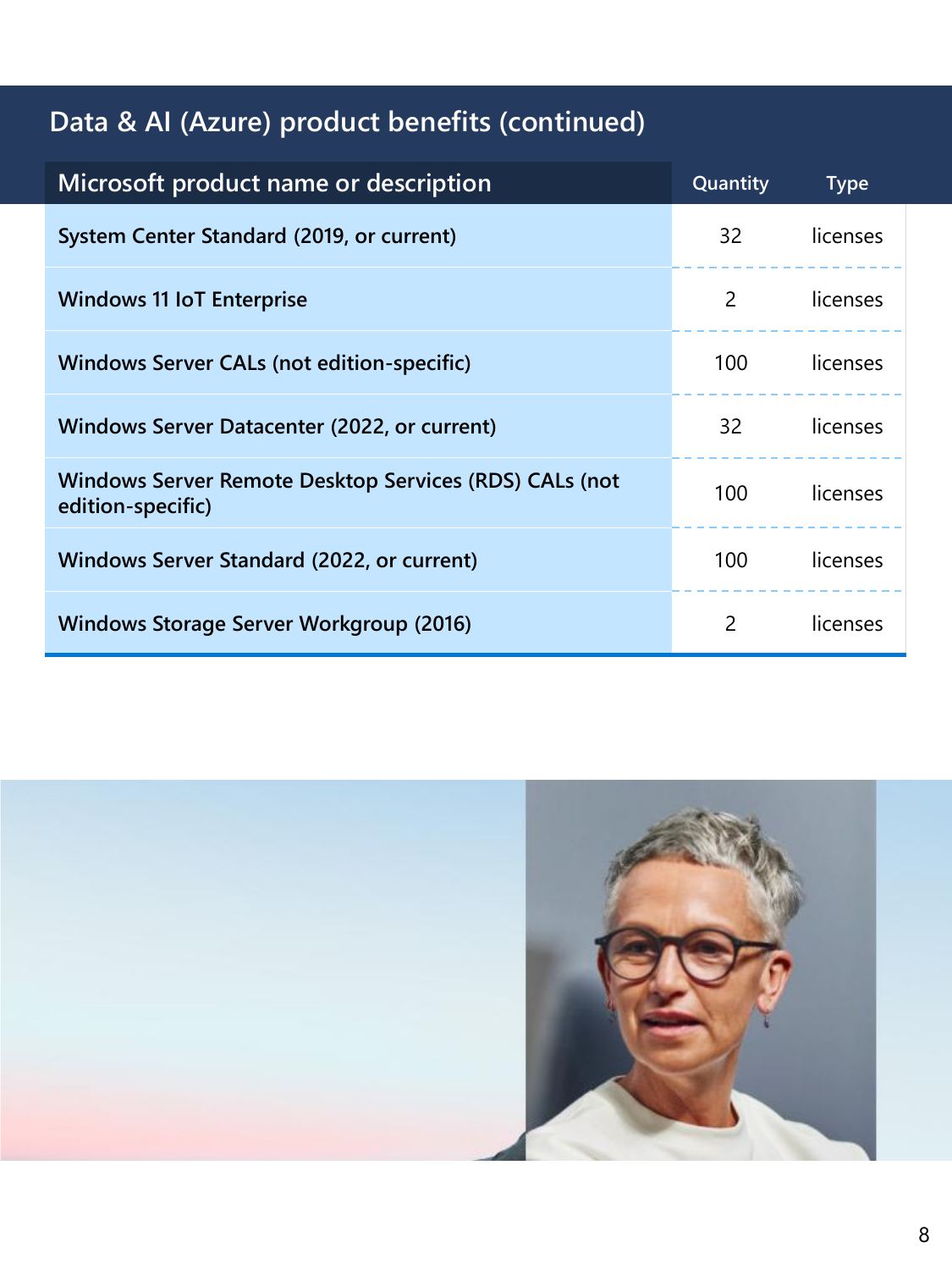### <span id="page-8-0"></span>**Digital & App Innovation (Azure) product benefits**

| Microsoft product name or description                                                                                                                                                   | Quantity | <b>Type</b> |
|-----------------------------------------------------------------------------------------------------------------------------------------------------------------------------------------|----------|-------------|
| <b>Azure Bulk Credits (Dev/Test)</b>                                                                                                                                                    | \$12,000 | per year    |
| <b>Azure Bulk Credits (Production)</b>                                                                                                                                                  | \$6,000  | per year    |
| Visual Studio Enterprise subscriptions (without monthly Azure credit)                                                                                                                   | 25       | users       |
| Products listed below are 'core' (granted once and not incremental) across only the<br>Infrastructure, Data & AI and Digital & App Innovation (Azure) Solutions partner<br>designations |          |             |
| <b>Dynamics 365 Partner Sandbox - Operations Application</b>                                                                                                                            | 25       | users       |
| Dynamics 365 Partner Sandbox - Sales, Field Service and<br><b>Customer Service</b>                                                                                                      | 25       | users       |
| Microsoft 365 E3                                                                                                                                                                        | 100      | users       |
| <b>Microsoft Project Online (Plan 5)</b>                                                                                                                                                | 20       | users       |
| <b>Power BI Premium</b>                                                                                                                                                                 | 100      | users       |
| Visio Online (Plan 2)                                                                                                                                                                   | 5        | users       |
| Microsoft SQL Server Enterprise - per core (2019, or current)                                                                                                                           | 16       | licenses    |
| System Center Client Management Suite (2019, or current)                                                                                                                                | 100      | licenses    |
| System Center Configuration Manager (2019, or current)                                                                                                                                  | 100      | licenses    |
| System Center Endpoint Protection (2019, or current)                                                                                                                                    | 100      | licenses    |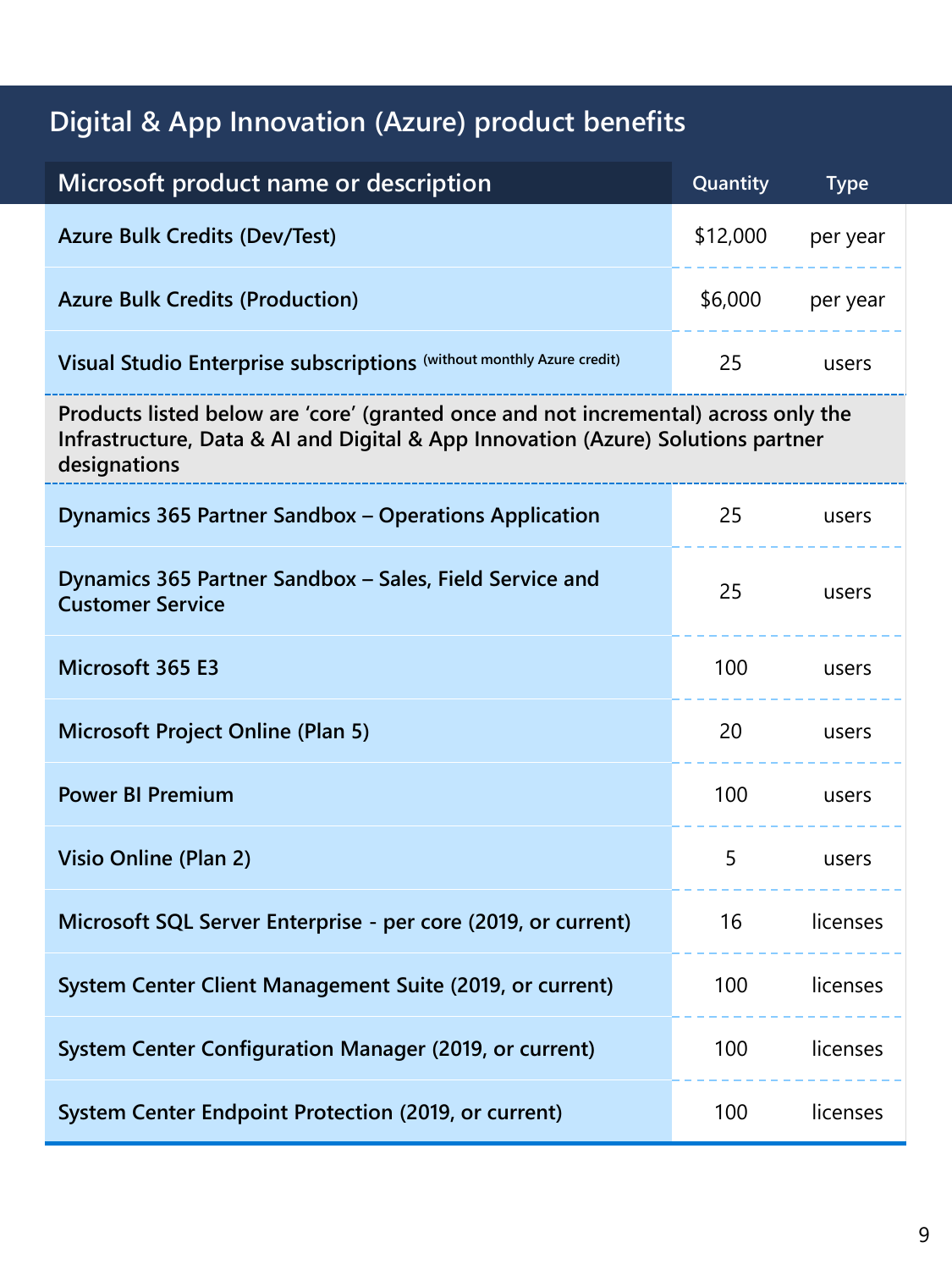### **Digital & App Innovation (Azure) product benefits (continued)**

| Microsoft product name or description                                       | Quantity | <b>Type</b> |
|-----------------------------------------------------------------------------|----------|-------------|
| System Center Standard (2019, or current)                                   | 32       | licenses    |
| <b>Windows 11 IoT Enterprise</b>                                            | 2        | licenses    |
| <b>Windows Server CALs (not edition-specific)</b>                           | 100      | licenses    |
| Windows Server Datacenter (2022, or current)                                | 32 a     | licenses    |
| Windows Server Remote Desktop Services (RDS) CALs (not<br>edition-specific) | 100      | licenses    |
| Windows Server Standard (2022, or current)                                  | 100      | licenses    |
| <b>Windows Storage Server Workgroup (2016)</b>                              | 2        | licenses    |

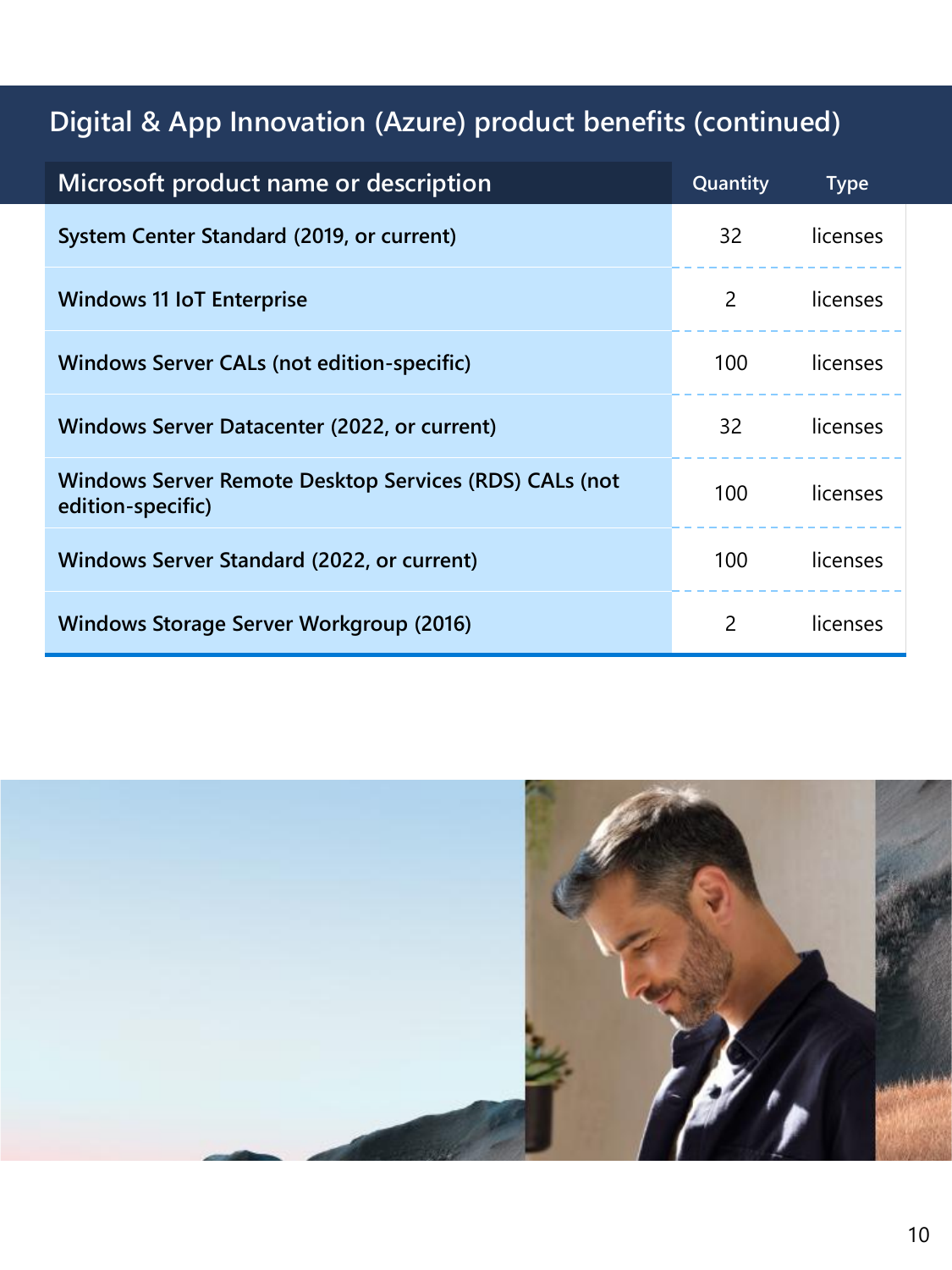# <span id="page-10-0"></span>**Business Applications product benefits**

| Microsoft product name or description                                              | Quantity | <b>Type</b> |
|------------------------------------------------------------------------------------|----------|-------------|
| <b>Azure Bulk Credits (Dev/Test)</b>                                               | \$6,000  | per year    |
| <b>Dynamics 365 Business Central Premium</b>                                       | 100      | users       |
| <b>Dynamics 365 Customer Insights</b>                                              | 1        | tenant      |
| <b>Dynamics 365 Customer Service Enterprise</b>                                    | 100      | users       |
| <b>Dynamics 365 Finance</b>                                                        | 100      | users       |
| <b>Dynamics 365 Human Resources</b>                                                | 100      | users       |
| <b>Dynamics 365 Marketing (Base Pack)</b>                                          | 1        | tenant      |
| <b>Dynamics 365 Project Operations</b>                                             | 100      | users       |
| <b>Dynamics 365 Sales Enterprise</b>                                               | 100      | users       |
| <b>Dynamics 365 Team Members</b>                                                   | 100      | users       |
| Dynamics 365 Partner Sandbox - Operations Application                              | 25       | users       |
| Dynamics 365 Partner Sandbox - Operations Application Tier<br>2 Add on             | 1        | tenant      |
| Dynamics 365 Partner Sandbox - Sales, Field Service and<br><b>Customer Service</b> | 25       | users       |
| Dynamics 365 Partner Sandbox - Sales Insights                                      | 5        | users       |
| Dynamics 365 Partner Sandbox - Marketing                                           | 1        | tenant      |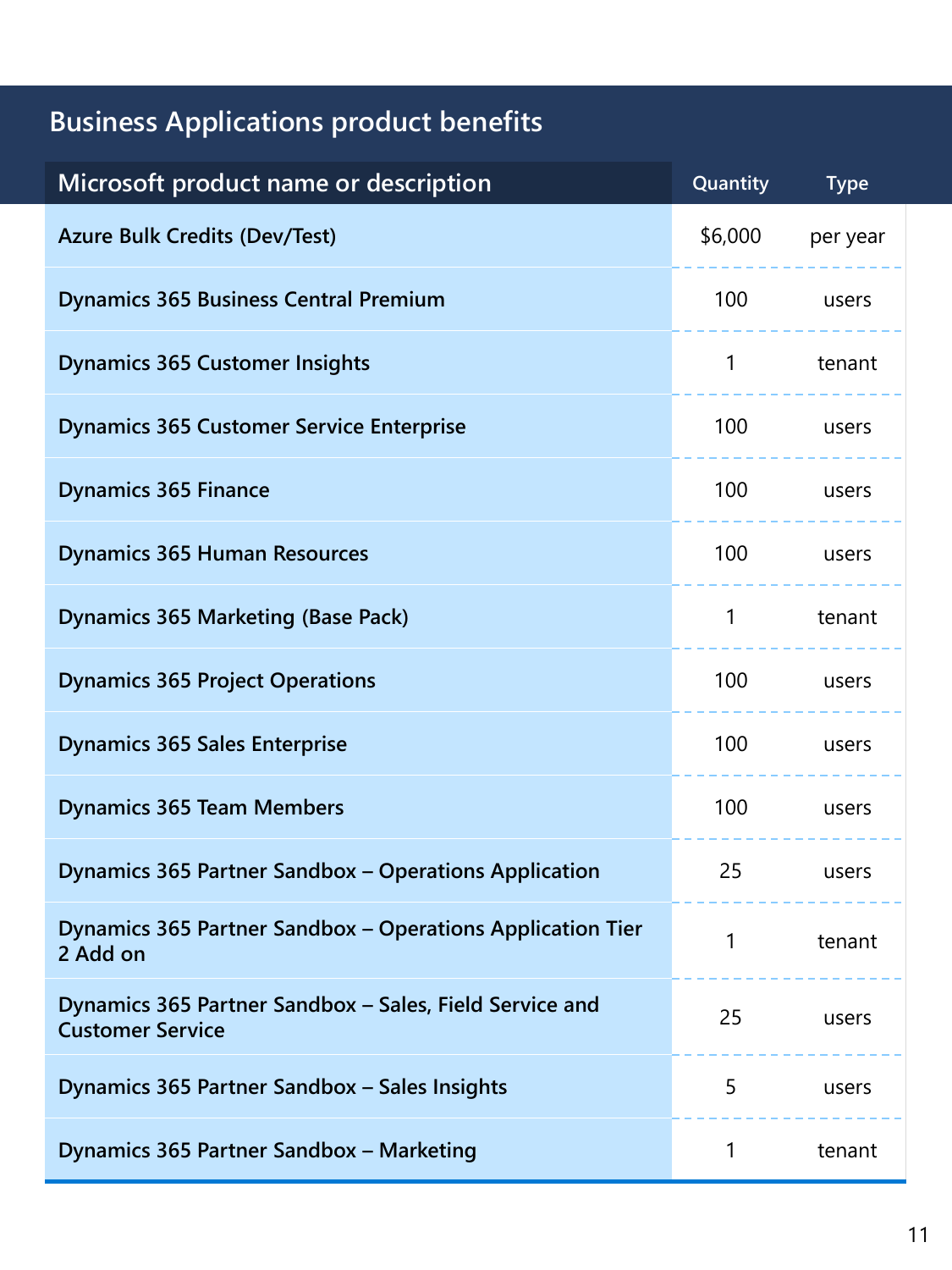## **Business Applications product benefits (continued)**

| Microsoft product name or description                                       | Quantity     | <b>Type</b> |
|-----------------------------------------------------------------------------|--------------|-------------|
| Dynamics 365 Partner Sandbox - eCommerce and Cloud<br><b>Scale Unit</b>     | $\mathbf{1}$ | tenant      |
| <b>Dynamics 365 Partner Sandbox - Fraud Protection</b>                      | 1            | tenant      |
| Dynamics 365 Partner Sandbox - Guides                                       | 1            | user        |
| Dynamics 365 Partner Sandbox - Intelligent Order<br>Management              | 1            | tenant      |
| Dynamics 365 Partner Sandbox - Human Resources                              | 5            | users       |
| Dynamics 365 Partner Sandbox - Customer Service Digital<br><b>Messaging</b> | 5            | users       |
| Dynamics 365 Partner Sandbox - Business Central                             | 5            | users       |
| Microsoft 365 E3                                                            | 100          | users       |
| <b>Microsoft Project Online (Plan 5)</b>                                    | 20           | users       |
| <b>Power BI Premium</b>                                                     | 100          | users       |
| Visio Online (Plan 2)                                                       | 5            | users       |
| Visual Studio Enterprise subscriptions (without monthly Azure credit)       | 25           | users       |
| Microsoft SQL Server Enterprise - per core (2019, or current)               | 16           | licenses    |
| System Center Client Management Suite (2019, or current)                    | 100          | licenses    |
| System Center Configuration Manager (2019, or current)                      | 100          | licenses    |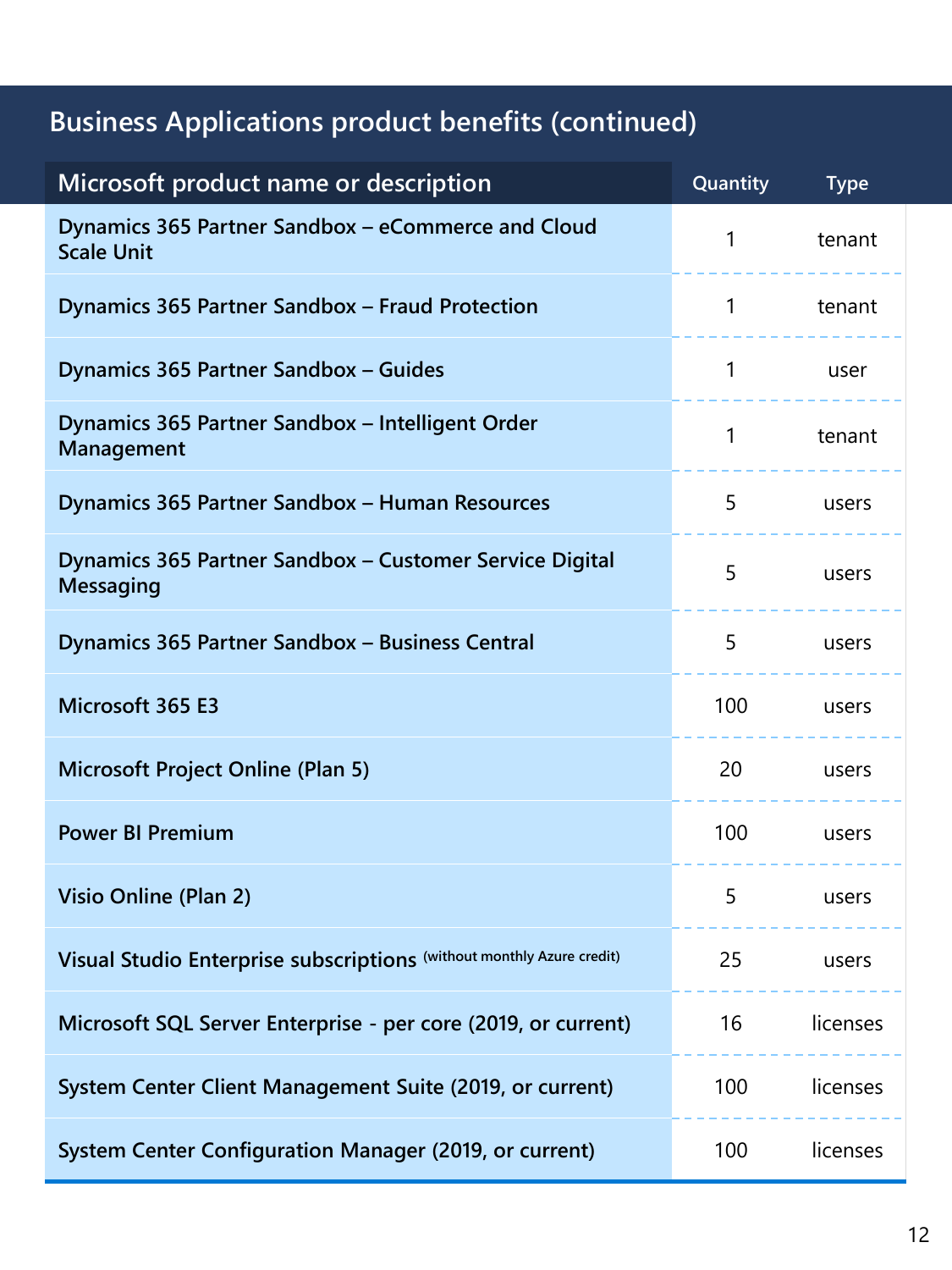## **Business Applications product benefits (continued)**

| Microsoft product name or description                                       | Quantity        | <b>Type</b> |
|-----------------------------------------------------------------------------|-----------------|-------------|
| System Center Endpoint Protection (2019, or current)                        | 100             | licenses    |
| System Center Standard (2019, or current)                                   | 32 L            | licenses    |
| <b>Windows 11 IoT Enterprise</b>                                            | $\overline{2}$  | licenses    |
| Windows Server CALs (not edition-specific)                                  | 100             | licenses    |
| Windows Server Datacenter (2022, or current)                                | 32 <sup>2</sup> | licenses    |
| Windows Server Remote Desktop Services (RDS) CALs (not<br>edition-specific) | 100             | licenses    |
| Windows Server Standard (2022, or current)                                  | 100             | licenses    |
| <b>Windows Storage Server Workgroup (2016)</b>                              | 2               | licenses    |

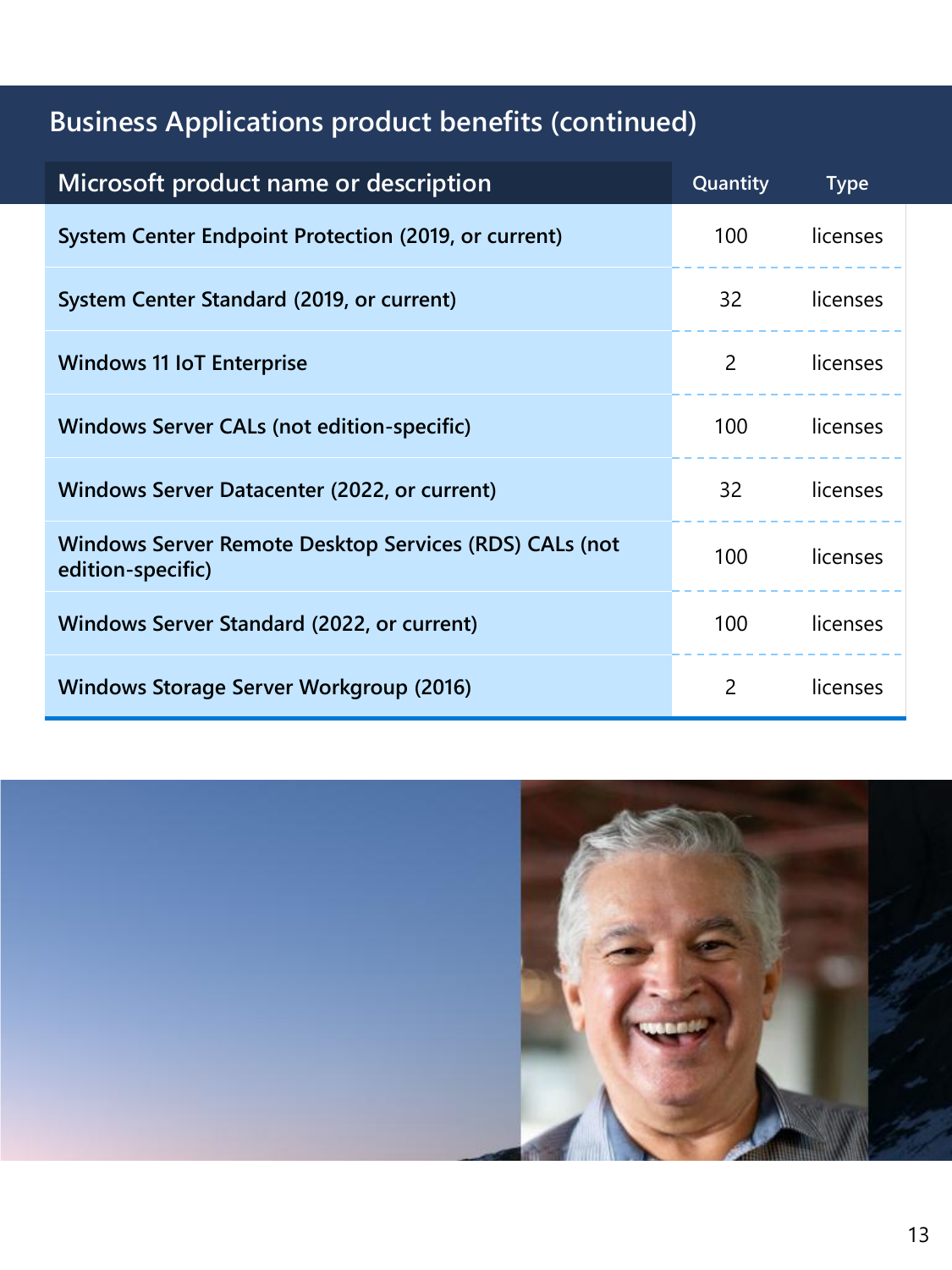## <span id="page-13-0"></span>**Modern Work product benefits**

| Microsoft product name or description                                              | Quantity | <b>Type</b> |
|------------------------------------------------------------------------------------|----------|-------------|
| <b>Azure Bulk Credits (Dev/Test)</b>                                               | \$6,000  | per year    |
| Dynamics 365 Partner Sandbox - Operations Application                              | 25       | users       |
| Dynamics 365 Partner Sandbox - Sales, Field Service and<br><b>Customer Service</b> | 25       | users       |
| <b>Microsoft 365 Business Premium</b>                                              | 25       | users       |
| Microsoft 365 E5                                                                   | 200      | users       |
| Microsoft 365 EDU A5                                                               | 25       | users       |
| <b>Microsoft Project Online (Plan 5)</b>                                           | 20       | users       |
| Visio Online (Plan 2)                                                              | 5        | users       |
| Visual Studio Enterprise subscriptions (without monthly Azure credit)              | 25       | users       |
| <b>Viva</b>                                                                        | 50       | users       |
| <b>Windows 365 Enterprise (Premium)</b>                                            | 5        | users       |
| Microsoft SQL Server Enterprise - per core (2019, or current)                      | 16       | licenses    |
| System Center Client Management Suite (2019, or current)                           | 100      | licenses    |
| System Center Configuration Manager (2019, or current)                             | 100      | licenses    |
| System Center Endpoint Protection (2019, or current)                               | 100      | licenses    |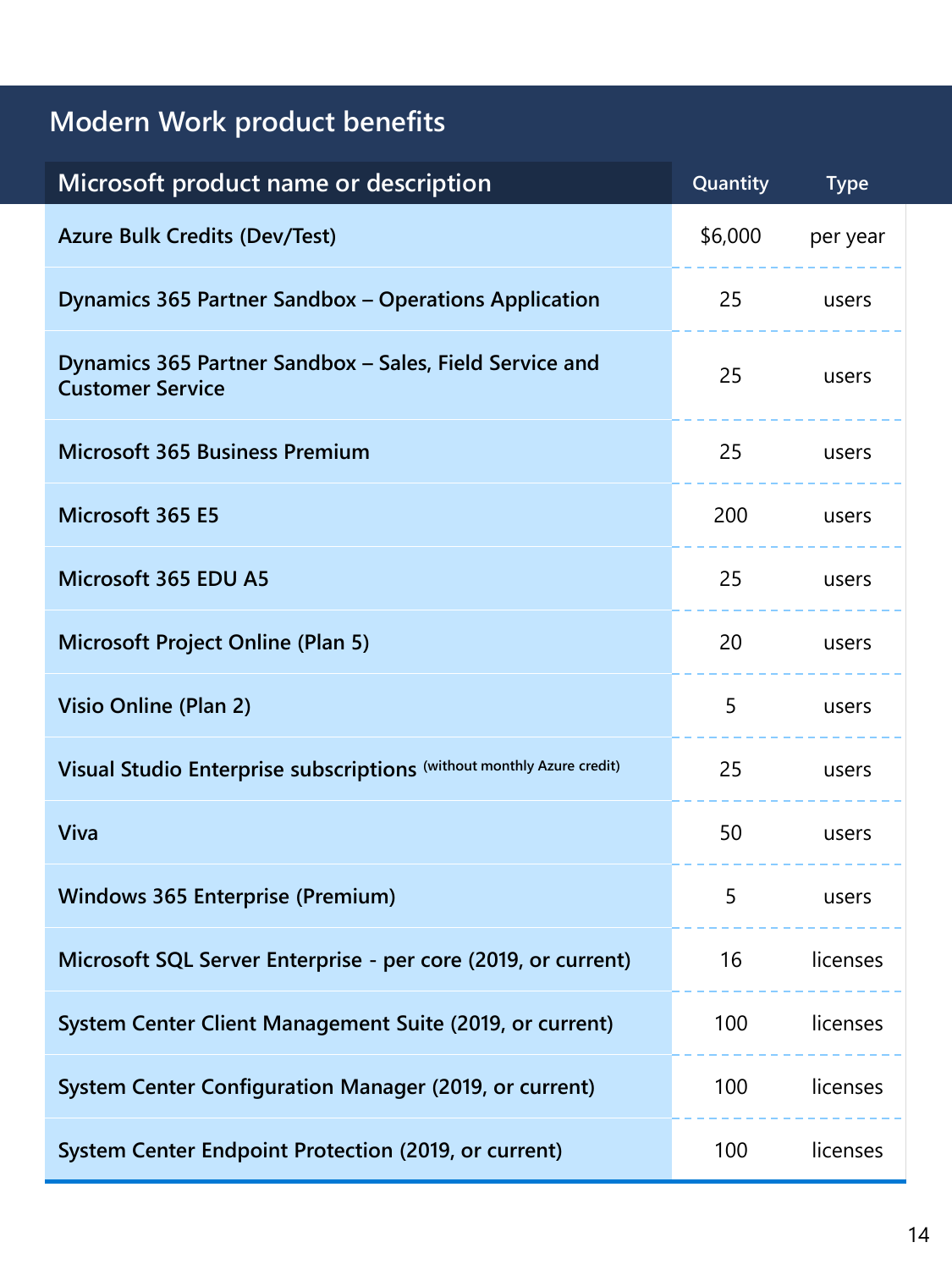### **Modern Work product benefits (continued)**

| Microsoft product name or description                                       | Quantity        | <b>Type</b> |
|-----------------------------------------------------------------------------|-----------------|-------------|
| System Center Standard (2019, or current)                                   | 32 <sup>2</sup> | licenses    |
| <b>Windows 11 IoT Enterprise</b>                                            | 2               | licenses    |
| <b>Windows Server CALs (not edition-specific)</b>                           | 100             | licenses    |
| Windows Server Datacenter (2022, or current)                                | 32 a            | licenses    |
| Windows Server Remote Desktop Services (RDS) CALs (not<br>edition-specific) | 100             | licenses    |
| Windows Server Standard (2022, or current)                                  | 100             | licenses    |
| <b>Windows Storage Server Workgroup (2016)</b>                              | 2               | licenses    |

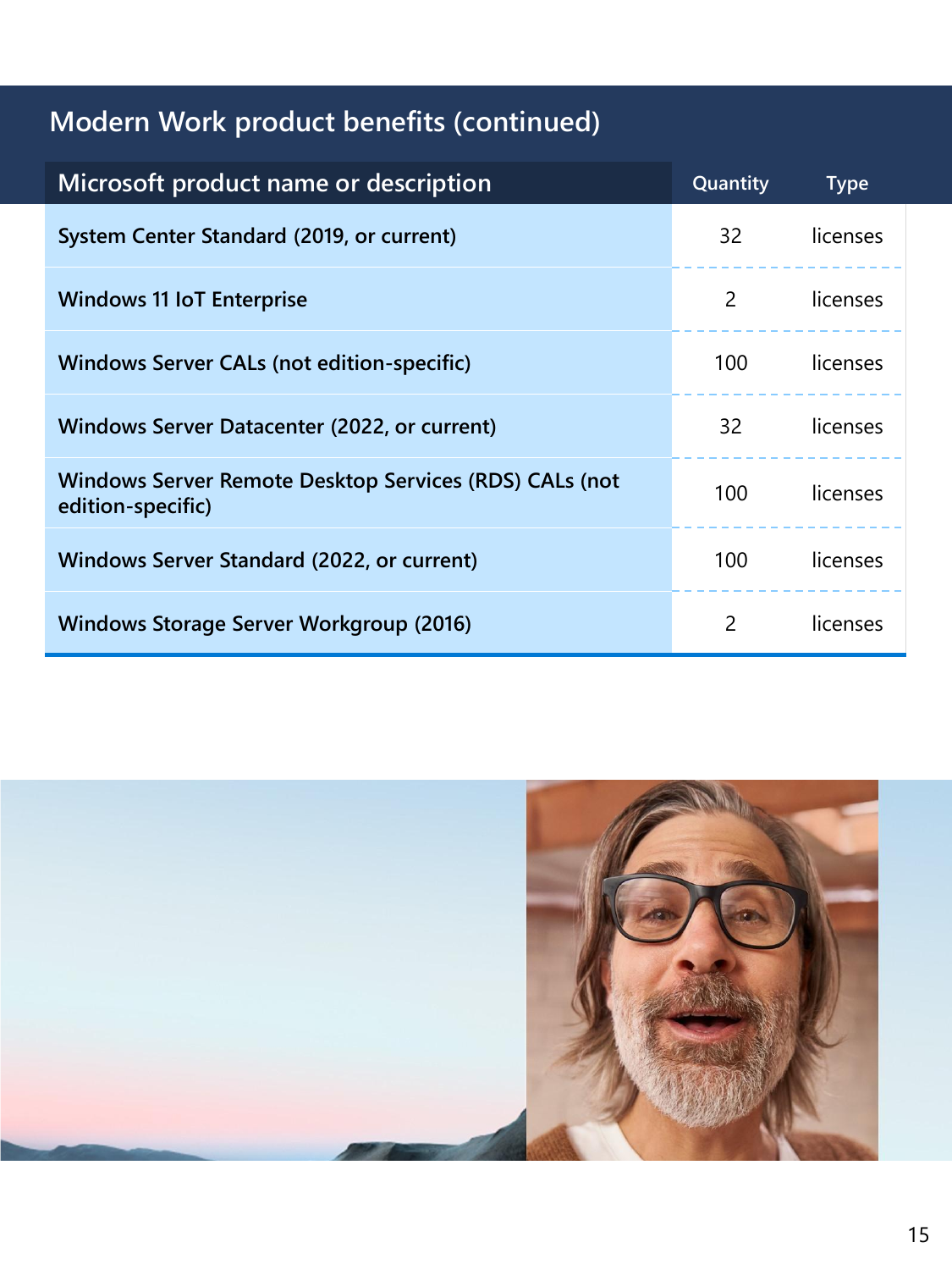# <span id="page-15-0"></span>**Security product benefits**

| Microsoft product name or description                                              | Quantity       | <b>Type</b> |
|------------------------------------------------------------------------------------|----------------|-------------|
| <b>Azure Bulk Credits (Dev/Test)</b>                                               | \$12,000       | per year    |
| <b>Azure Bulk Credits (Production)</b>                                             | \$6,000        | per year    |
| Dynamics 365 Partner Sandbox - Operations Application                              | 25             | users       |
| Dynamics 365 Partner Sandbox - Sales, Field Service and<br><b>Customer Service</b> | 25             | users       |
| <b>Microsoft 365 Business Premium</b>                                              | 12             | users       |
| Microsoft 365 E5                                                                   | 100            | users       |
| Microsoft 365 EDU A5                                                               | 12             | users       |
| <b>Microsoft Project Online (Plan 5)</b>                                           | 20             | users       |
| Visio Online (Plan 2)                                                              | 5              | users       |
| Visual Studio Enterprise subscriptions (without monthly Azure credit)              | 25             | users       |
| <b>Windows 365 Enterprise (Premium)</b>                                            | $\overline{2}$ | users       |
| Microsoft SQL Server Enterprise - per core (2019, or current)                      | 16             | licenses    |
| System Center Client Management Suite (2019, or current)                           | 100            | licenses    |
| System Center Configuration Manager (2019, or current)                             | 100            | licenses    |
| System Center Endpoint Protection (2019, or current)                               | 100            | licenses    |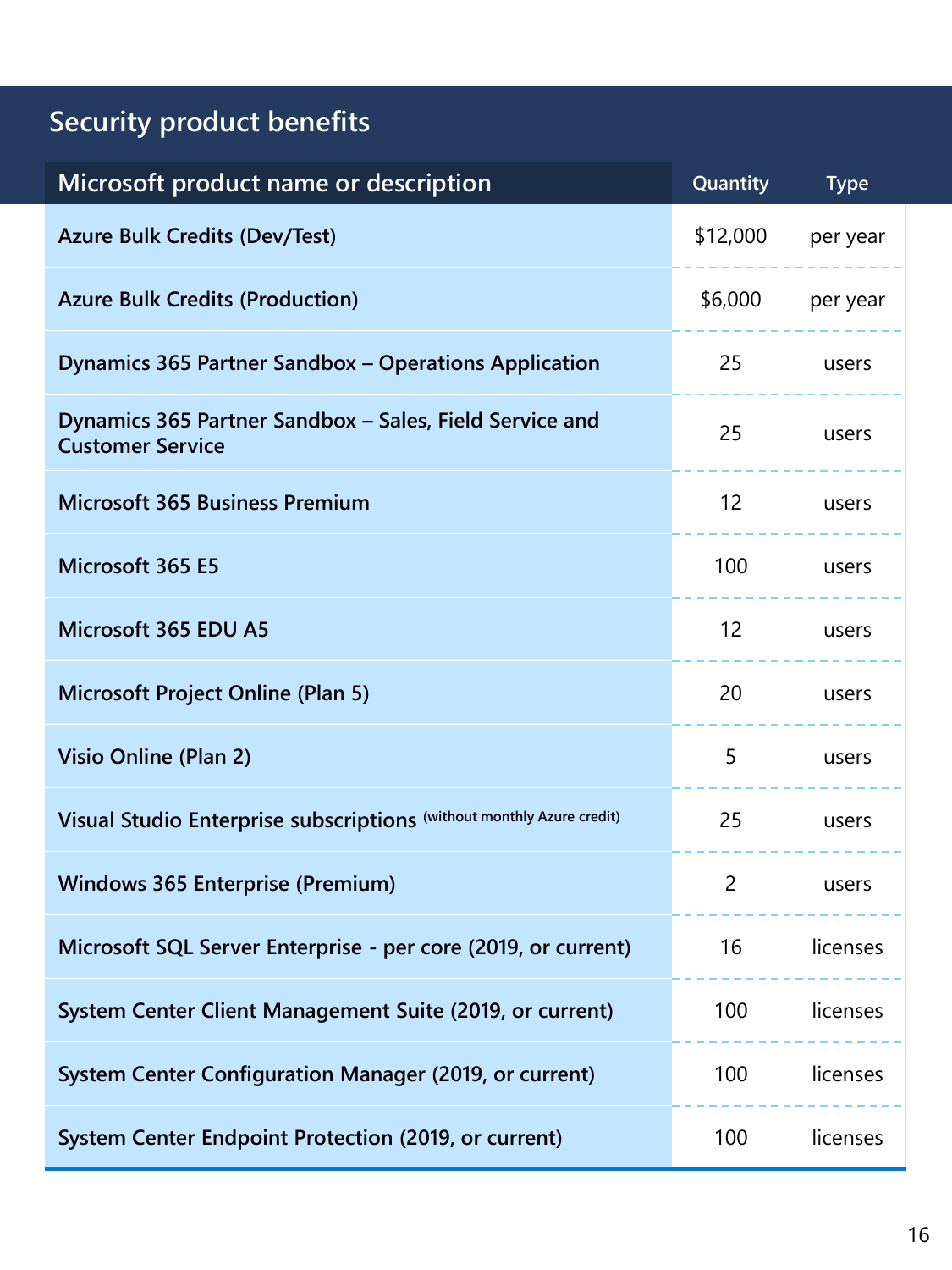## **Security product benefits (continued)**

| Microsoft product name or description                                       | Quantity | <b>Type</b> |
|-----------------------------------------------------------------------------|----------|-------------|
| System Center Standard (2019, or current)                                   | 32 L     | licenses    |
| <b>Windows 11 IoT Enterprise</b>                                            | 2        | licenses    |
| <b>Windows Server CALs (not edition-specific)</b>                           | 100      | licenses    |
| Windows Server Datacenter (2022, or current)                                | 32 L     | licenses    |
| Windows Server Remote Desktop Services (RDS) CALs (not<br>edition-specific) | 100      | licenses    |
| Windows Server Standard (2022, or current)                                  | 100      | licenses    |
| <b>Windows Storage Server Workgroup (2016)</b>                              | 2        | licenses    |

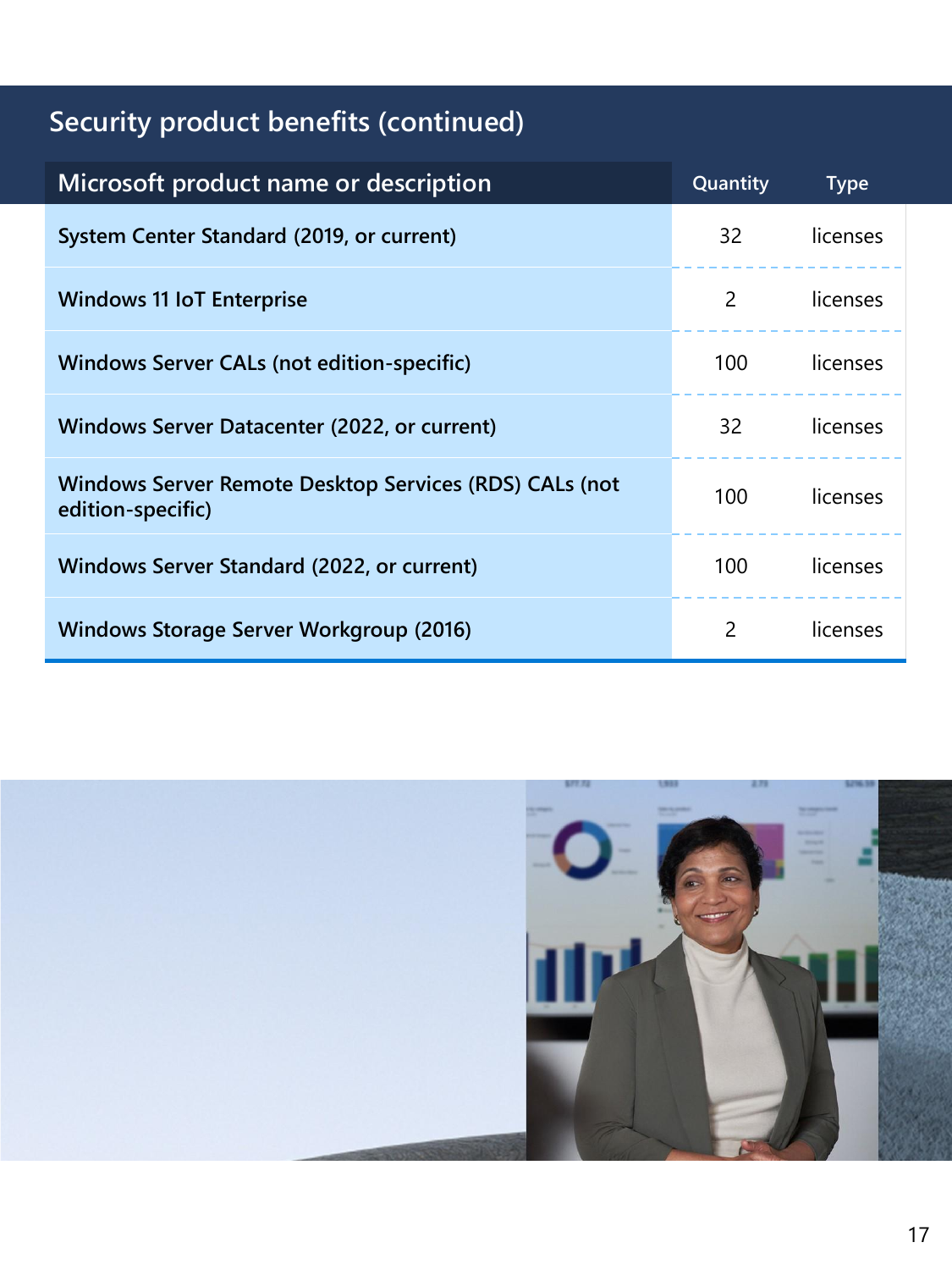# <span id="page-17-0"></span>**Specializations and expert programs product benefits**

As part of the benefits associated with the solutions partner designation, if you subsequently earn a specialization, you will receive incremental product benefits to help further accelerate your business. Incremental benefits for specialization and expert programs are only available with solutions partner benefits and can not be added to legacy benefits.

Each category of the specializations and expert programs (Azure, Business Applications, Modern Work and Security) has individual maximum cap amounts for benefits provisioning: the number of specializations or expert programs in that category which [will be eligible for incremental product benefits. Refer to the table of specializations and](#page-21-0) expert programs benefits categories at the end of this section for the classification. The max cap amounts are outlined in the following tables. Details are subject to change.

Specialization and expert program benefits will be provided at the solutions partner anniversary date, or at the date of attainment through the remainder of the anniversary year for additional specializations and expert programs attained (within the respective max cap amounts). Refer to the illustrative example for more details.

#### **Azure specialization and expert program product benefits**

**Max cap amount: 5** specializations or expert programs

| Microsoft product name or description                                                                                              | Quantity | Type     |
|------------------------------------------------------------------------------------------------------------------------------------|----------|----------|
| <b>Azure Bulk Credits (Dev/Test)</b>                                                                                               | \$24,000 | per year |
| <b>Azure Bulk Credits (Production)</b>                                                                                             | \$12,000 | per year |
| <b>GitHub Enterprise Cloud subscriptions</b><br>(Note: Only provided for the DevOps with GitHub on Microsoft Azure specialization) | 20       | users    |
| Microsoft 365 E3                                                                                                                   | 30       | users    |
| (without monthly Azure credit)<br><b>Visual Studio Enterprise subscriptions</b>                                                    | 10       | users    |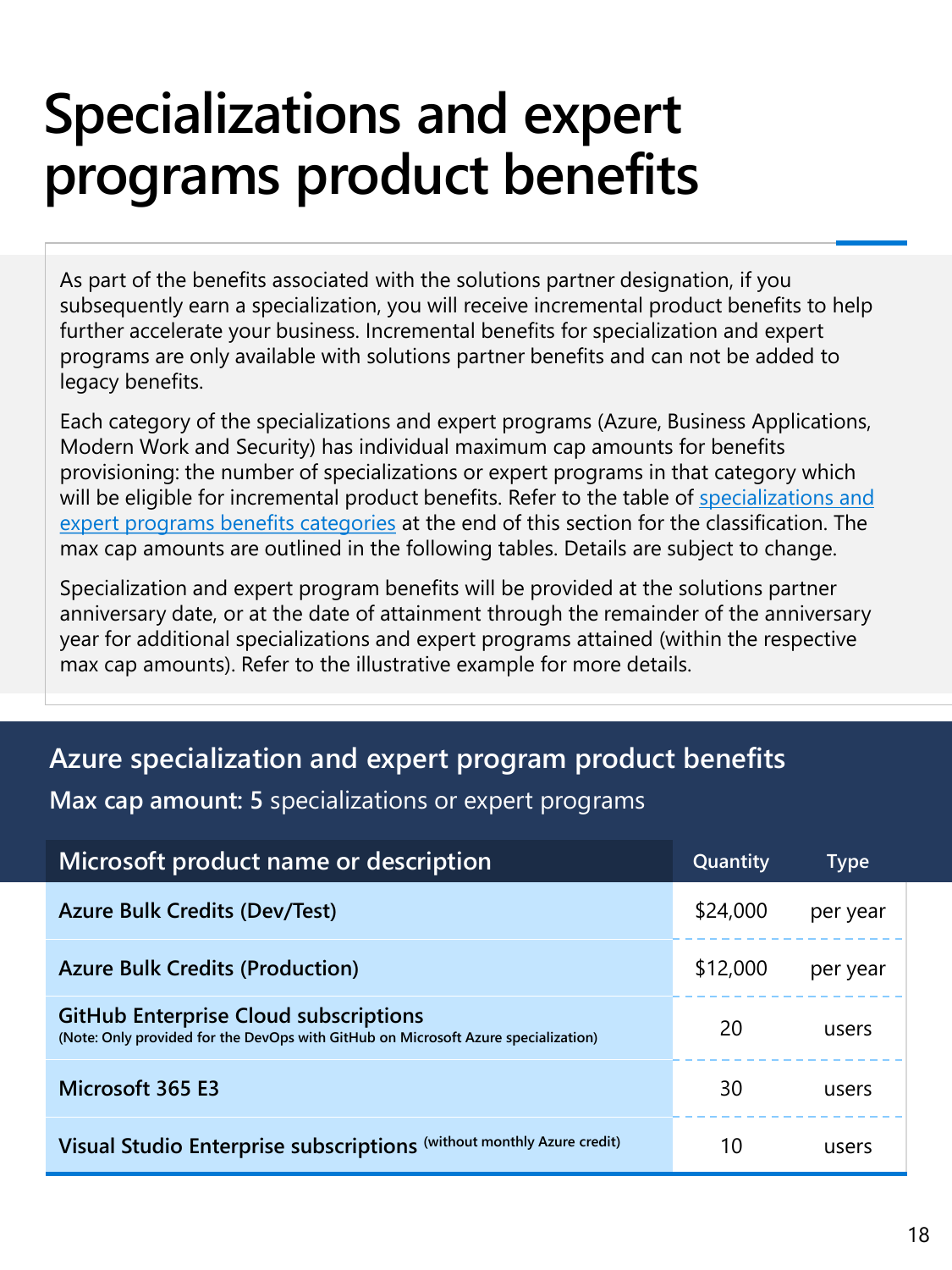#### <span id="page-18-0"></span>**Business Applications specialization product benefits**

**Max cap amount: 1** specializations

| Microsoft product name or description                                              | Quantity | <b>Type</b> |
|------------------------------------------------------------------------------------|----------|-------------|
| <b>Azure Bulk Credits (Dev/Test)</b>                                               | \$12,000 | per year    |
| <b>Azure Bulk Credits (Production)</b>                                             | \$4,500  | per year    |
| <b>Dynamics 365 Business Central Premium</b>                                       | 25       | users       |
| <b>Dynamics 365 Customer Service Enterprise</b>                                    | 25       | users       |
| <b>Dynamics 365 Finance</b>                                                        | 25       | users       |
| <b>Dynamics 365 Human Resources</b>                                                | 25       | users       |
| Dynamics 365 Marketing (Attach) (includes additional contacts and<br>interactions) | 1        | tenant      |
| <b>Dynamics 365 Project Operations</b>                                             | 25       | users       |
| <b>Dynamics 365 Sales Enterprise</b>                                               | 25       | users       |
| <b>Dynamics 365 Team Members</b>                                                   | 25       | users       |
| Microsoft 365 E3                                                                   | 50       | users       |
| Visual Studio Enterprise subscriptions (without monthly Azure credit)              | 10       | users       |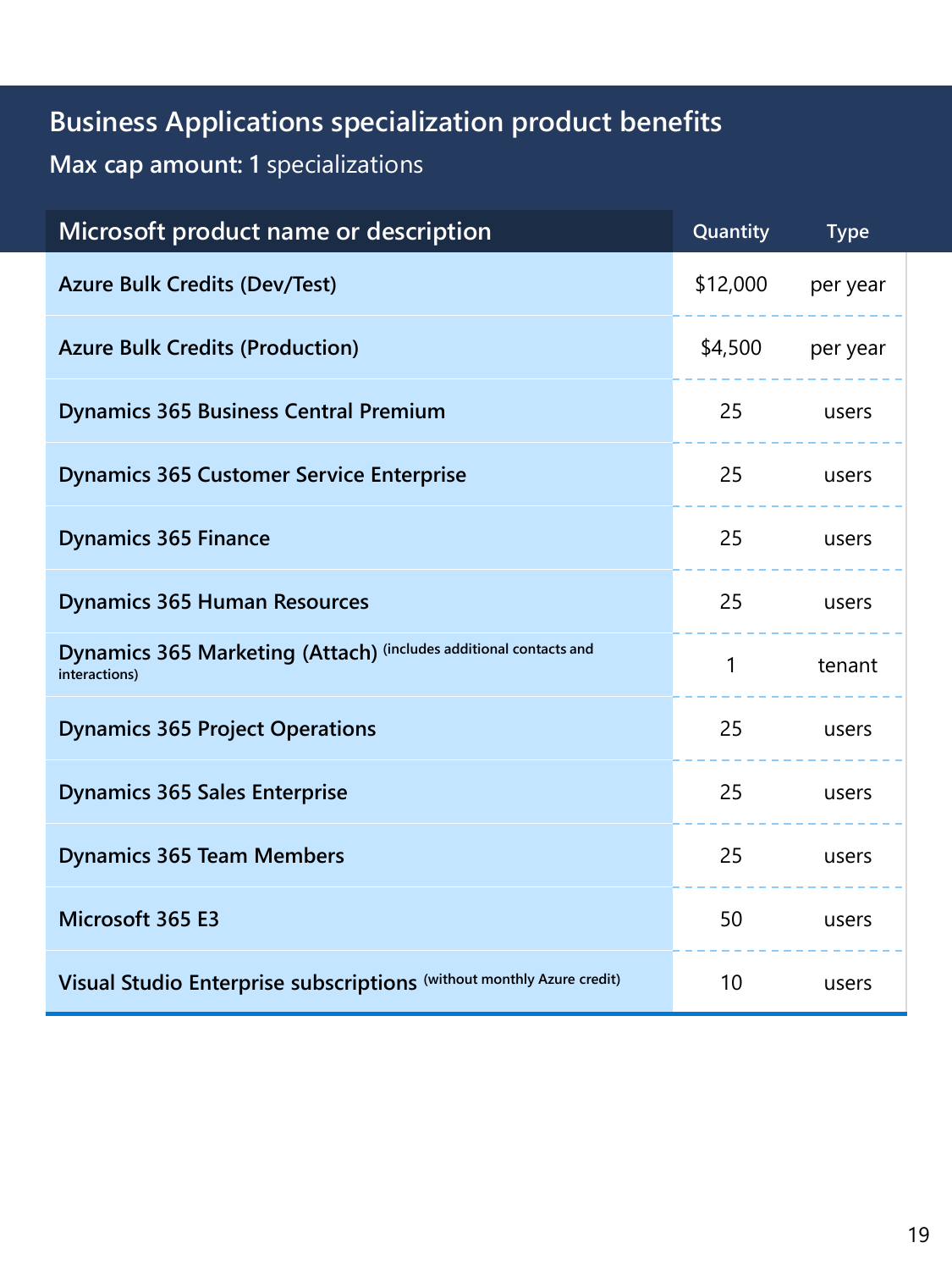#### <span id="page-19-0"></span>**Modern Work specialization product benefits**

**Max cap amount: 3** specializations

| Microsoft product name or description                                 | Quantity | Type     |
|-----------------------------------------------------------------------|----------|----------|
| <b>Azure Bulk Credits (Dev/Test)</b>                                  | \$12,000 | per year |
| <b>Azure Bulk Credits (Production)</b>                                | \$4,500  | per year |
| Microsoft 365 E5                                                      | 50       | users    |
| Visual Studio Enterprise subscriptions (without monthly Azure credit) | 10       | users    |
| <b>Viva</b>                                                           | 50       | users    |

#### **Security specialization product benefits**

#### **Max cap amount: 3** specializations

| Microsoft product name or description                                 | Quantity | Type     |
|-----------------------------------------------------------------------|----------|----------|
| <b>Azure Bulk Credits (Dev/Test)</b>                                  | \$24,000 | per year |
| <b>Azure Bulk Credits (Production)</b>                                | \$9,000  | per year |
| Microsoft 365 E5                                                      | 50       | users    |
| Visual Studio Enterprise subscriptions (without monthly Azure credit) | 10       | users    |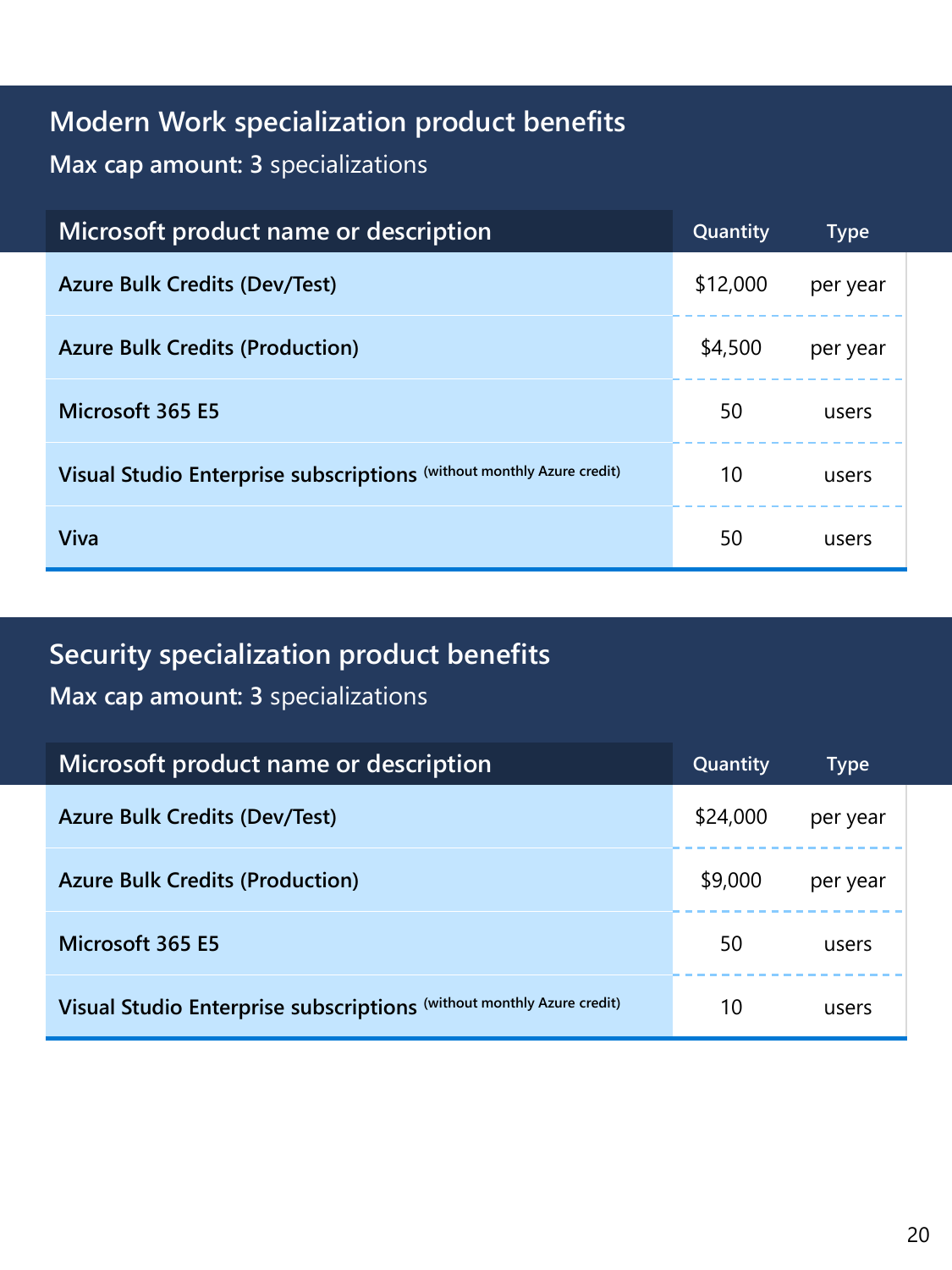### <span id="page-20-0"></span>**Specializations and expert programs benefits categories**

The classification of specializations and expert programs for the purposes of benefits provisioning and capping is based on the current advanced specialization classification and includes the Azure Expert MSP program. For clarity, these classifications and the associated specializations and expert programs are listed below. Details are subject to change.

| <b>Category</b>     | Specialization or expert program name                       |  |
|---------------------|-------------------------------------------------------------|--|
| <b>Azure</b>        | Azure Expert MSP                                            |  |
|                     | Windows Server and SQL Server Migration to Microsoft Azure  |  |
|                     | Linux and Open Source Database Migration to Microsoft Azure |  |
|                     | SAP on Microsoft Azure                                      |  |
|                     | Data Warehouse Migration to Microsoft Azure                 |  |
|                     | Kubernetes on Microsoft Azure                               |  |
|                     | Modernization of Web Applications to Microsoft Azure        |  |
|                     | Microsoft Windows Virtual Desktop                           |  |
|                     | Analytics on Microsoft Azure                                |  |
|                     | Microsoft Azure VMware Solution                             |  |
|                     | Al and Machine Learning on Microsoft Azure                  |  |
|                     | DevOps with GitHub on Microsoft Azure                       |  |
|                     | Hybrid Operations and Management with Microsoft Azure Arc   |  |
|                     | Hybrid Cloud Infrastructure with Microsoft Azure Stack HCI  |  |
|                     | Networking Services in Microsoft Azure                      |  |
| <b>Business</b>     | Microsoft Low Code Application Development                  |  |
| <b>Applications</b> | Small and Midsize Business Management                       |  |
| <b>Modern Work</b>  | Adoption and Change Management                              |  |
|                     | Calling for Microsoft Teams                                 |  |
|                     | <b>Customer Solutions for Microsoft Teams</b>               |  |
|                     | Meetings and Meeting Rooms for Microsoft Teams              |  |
|                     | Teamwork Deployment                                         |  |
| <b>Security</b>     | Cloud Security                                              |  |
|                     | Identity and Access Management                              |  |
|                     | Information Protection and Governance                       |  |
|                     | <b>Threat Protection</b>                                    |  |